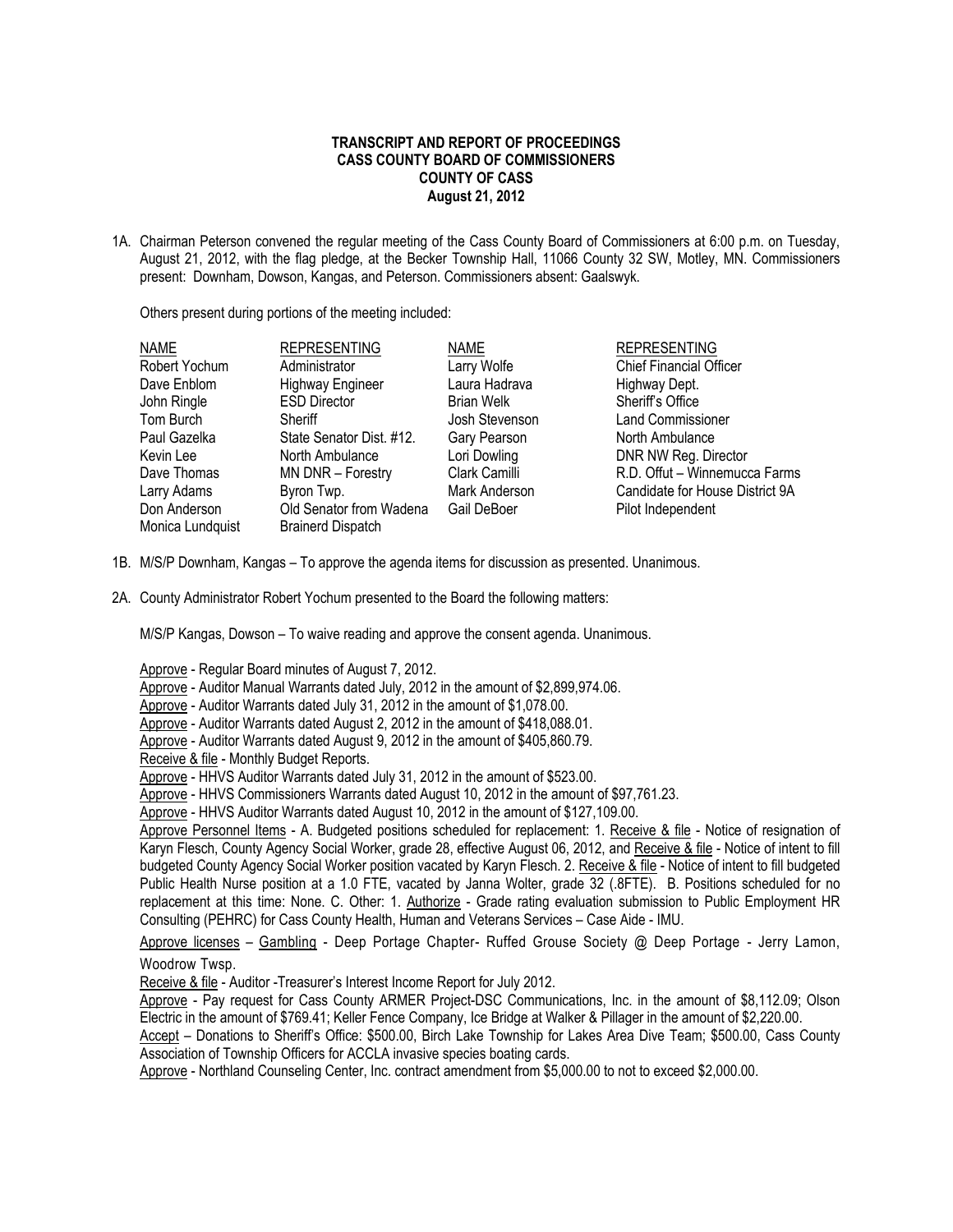| Bidder<br>Marsden<br>Bldg. Maint., LLC | Contract<br>price per mo.<br>\$2,305.00 | <b>Burnishing</b><br>floors<br>Machine<br>Scrub4x/yr. | Carpet<br>cleaning<br>$1X/yr$ .all<br>1X/yr. traffic areas | <b>Windows</b>                  | Ceramic<br><b>Tile&amp; Grout</b><br>N/A | Light<br>fixtures<br>N/A |
|----------------------------------------|-----------------------------------------|-------------------------------------------------------|------------------------------------------------------------|---------------------------------|------------------------------------------|--------------------------|
| Ultimate<br><b>Cleaning Team</b>       | \$4,500.00                              |                                                       | \$400/ea.time                                              | \$500exterior<br>\$500 interior | N/A                                      | N/A                      |

M/S/P Kangas, Dowson – To award a contract to the apparent low bidder for cleaning HHVS Office Building to Marsden Bldg. Maintenance, LLC not to exceed \$2,305.00 per month. Unanimous.

Receive & file - Correspondence from PRASD, MN Public Facilities Authority Loan Repayment in the amount of \$41,668.38. Approve - Acceptance of Juvenile Accountability Block Grant #71-256-5403 in the amount of \$7,300.00 (Probation Office). Approve - Out of state travel, Pat Bundy and Scott Noland attendance to 2012 Upper Midwest Invasive Species Conference, La Crosse, WI on October 29-31, 2012.

Approve – request from MNDNR for permission to burn lands administered by County - part of the Leech River Oak Planting Project approved by County Board on April 4, 2012.

Receive & file - Cities of Cass Lake, Hackensack, Pillager, Pine River, & Walker - Annual Disclosure of Tax Increments year ending Dec. 31, 2011.

Receive & file - STS quarterly report (total agency hours worked = 2,272 ) from April 1, 2012 through June 30, 2012.

Approve - Transfer of funds from Unorganized Twp. to Highway Dept. in the amount of \$62,240.06 for road maintenance for Jan. 2012, through July 2012.

Receive & file - OSHA Inspections results – Highway (No findings), HHVS (No findings) Courthouse, Annex & LEC (authorize expedited payment to OSHA per settlement agreement in the amount of \$1,960.00).

2B. Administrator Yochum reported on the Citizen Budget Committee Meeting of Tuesday, August 14, 2012. Mr. Yochum explained that the federal COPS grant would provide \$250,000 for two additional deputies over the next three years, and Cass County's required match is estimated to be \$416,000.00 for officer's salary plus another \$84,000.00 for cost of equipment. Sheriff Burch commented on the need for additional law enforcement, additional conditions of the grant, and that his Office would respect the decision of the Board.

M/S/P Dowson, Downham – To approve the recommendation of the Citizen Budget Committee that the COPS grant be respectfully declined and that additional staffing be focused on increased investigation capacity. Unanimous.

2C. Sheriff Tom Burch informed the Board that the current K-9 (Portos) is 9 years old and will be retiring as of December 31, 2012. Mr. Burch requested Board action to use grant funds in the amount of \$13,500.00 from the George W. Neilson Foundation to purchase a replacement K-9. Mr. Burch also informed the Board of receipt of a price quote from Performance Kennels Inc. to purchase a K-9 dog named Yankee in the amount of \$11,500.00. The remaining \$2,000.00 in donated funds will be used for training expenses.

M/S/P Dowson, Kangas – To approve utilizing donated funds from the George W. Neilson Foundation in the amount of \$11,500.00 for the purchase of a Cass County K-9 (Yankee) from Performance Kennels Inc. in the amount of \$11,500.00, and authorize the remaining \$2,000.00 in donated funds for training expenses, and further to donate Cass County K-9 Portos upon his retirement to Deputy Bill Conner at no cost. Unanimous.

- 3A. State Senator Paul Gazelka (District 12) introduced himself to the Board. Senator Gazelka was elected to the House in 2004 and the Senate in 2010. Mr. Gazelka is an Assistant Majority Leader and has served as on the following committees: Commerce and Consumer Protection Committee, Environmental and Natural Resources, State Government Innovation and Veterans Affairs, and Transportation. The Board requested support for the ARMER sales tax exemption bill and thanked State Senator Gazelka for attending the meeting.
- 4A. Clark Camilli of R.D.Offutt and Winnemucca Farms discussed the recent purchase of 1,400 acres of former Potlatch property in Byron Township. Mr. Camilli described the operating plans for potato seed production on approximately 1,000 acres of tillable land beginning in 2013. ESD Director John Ringle explained that Cass County will be working with Winnemucca Farms as the designated local regulatory unit of governmental under State environmental quality rules. No action necessary.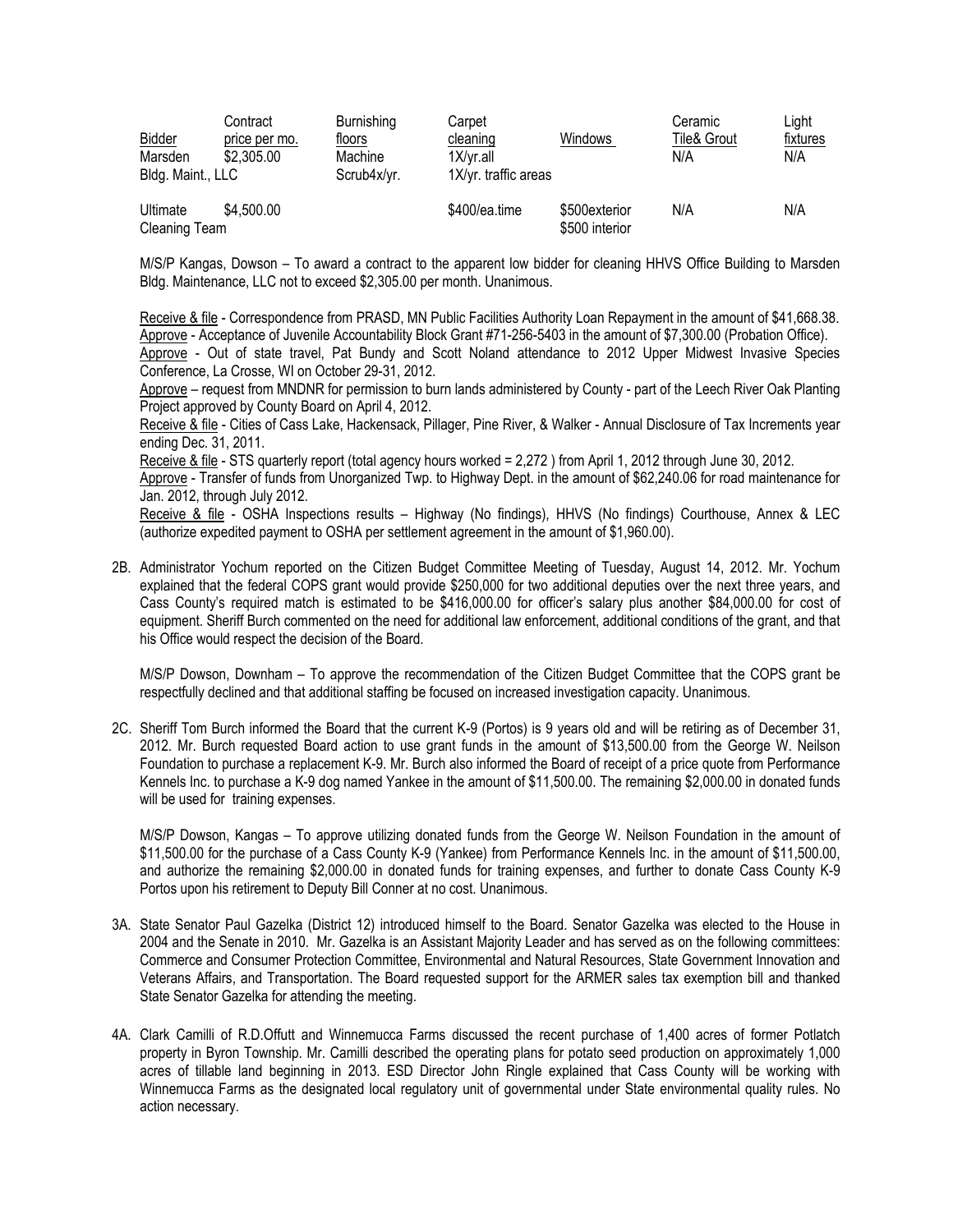4B. Mr. Ringle reported on the offer of the Region Five Development Commission to assist Cass Count in expansion of the SSTS loan program utilizing BWSR funds. State funds in the amount of \$20,000.00 could provide partial loan assistance to low income landowners to replace failed septic systems under the existing Region Five SSTS loan program.

M/S/P Kangas, Downham – To authorize the Region Five Development Commission to administer a partial loan assistance program utilizing BWSR funds to low income landowners to replace failed septic systems under the existing Region Five SSTS loan program. Unanimous.

- 4C. Mr. Ringle informed the Board that the Cass County Planning Commission will be reviewing the Land Use Ordinance revisions during their regular scheduled meeting on Monday, September 10, 2012. Following that discussion the revisions will be referred to the Cass County Board for scheduling a second reading/public hearing for possible adoption. Mr. Ringle added that the Land Use Ordinance revisions are posted on the Cass County website. No action taken.
- 5A. Kevin Lee and Gary Pearson of North Memorial Ambulance presented the 2nd quarter report of the Longville Ambulance Subordinate Service District. Paramedic coverage was provided each day, and that the LASSD is licensed as a part time ALS Service. 111 patients were transported and Mr. Lee commented that revenues were \$3,075 over budget due to increased run volume producing an operating margin of +10.3%. Mr. Lee also noted that \$72,300 in capital improvements were made during the second quarter including the purchase of 2 new Lifepack 15 monitors, 2 AVL units with Toughbook Computers, and 1 Lucas Automatic CPR Device. Mr. Pearson discussed the air ambulance support provided by North Memorial. The Board complimented Mr. Lee and Mr. Pearson on the services provided.
- 6A. MN Department of Natural Resources Regional Director Lori Dowling and Dave Thomas Forestry Division Regional Manager informed the Board that the Nature Conservancy (TNC) has proposed a fee simple donation to DNR of approximately 2,751 acres of forest land in Cass County's Trelipe Township. TNC acquired the land from Potlatch Corporation on May 23, 2012. TNC intends to access State of Minnesota Reinvest in Minnesota (RIM) credits through this donation. The property contains productive hardwood timber, extensive pine plantations and some natural pine stands. There is also a grant-in-aid snowmobile trail through the property as well as several thousand feet of lakeshore. Director Dowling explained related discussions to date with Cass County, Trelipe Township, and requested a resolution of support for the project.

Commissioner Dowson offered Resolution No. 45-12 and moved its adoption, Commissioner Downham seconded:

Resolution Supporting the Camp Lake Project

Whereas, The Nature Conservancy joined forces with the Blandin [Foundation](http://www.blandinfoundation.org/) and other partners to create the Minnesota Forest Legacy Partnership which has supported forest land protection throughout the Northwoods and is directly responsible for the Camp Lake Project, and

Whereas, there have been extensive discussions over the past 8 months between TNC, DNR and Cass County regarding this acquisition and the ultimate disposition of the property, and

Whereas, all parties agree that this land is well suited for public ownership due to the surrounding public ownership adjacency, and

Whereas, the property has long been managed by Potlatch as a working forest and is of sufficient size to be managed as a unit of the State Forest system, and

Whereas, recreation is an important issue and DNR has committed to local residents improved access to hunting, trapping, forest roads, and Camp Lake, and

Whereas, DNR continues to be open to the exchange of DNR managed property with Cass County managed property to provide mutual operating efficiencies.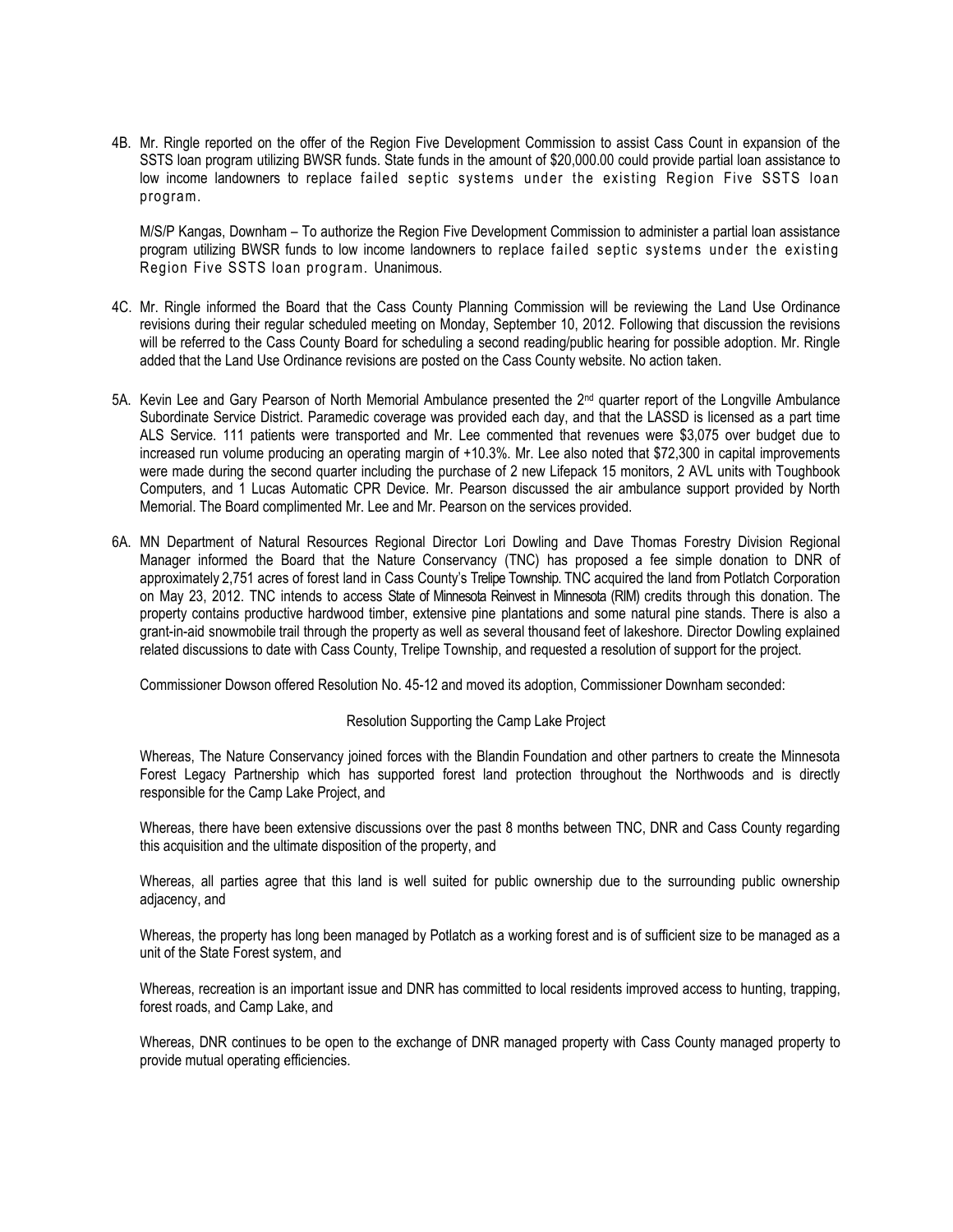Now therefore, the Cass County Board of Commissioners supports the DNR acceptance of a donation from The Nature Conservancy of 2,751 acres of forest land located in Trelipe Township known as the Camp Lake Project.

Resolution No. 45-12 was adopted by majority vote: Ayes: Downham, Dowson, Kangas, Peterson. Nays: None. Absent: Gaalswyk.

7A. Land Commissioner Josh Stevenson presented an agreement with FSC/SmartWood. The agreement serves as a contract between Cass County and FSC/Smartwood to conduct the 2012 annual audit in the amount of \$7,752.00.

M/S/P Downham, Dowson – To approve the 2012 FSC/SmartWood audit agreement as presented in the amount of \$7,752.00. Unanimous.

- 7B. Mr. Stevenson presented an update on completed work associated with the USFS and the Conservation Corps MN to complete the Conservation Partners Legacy Grant in the Silver and Carnahan Lake area. The project was to plant red and white pine on 92 acres of County and USFS lands, included were deer enclosures, bud capping and information signage located north of County Road #5 on County Administered land in Section 30 of Kego Township. The project has been completed within the timeframe expected and is 11% under budget, Mr. Stevenson added that the remainder of the funds go back to the LSOHC (Legacy Funds). No action necessary.
- 7C. Mr. Stevenson reported that Cass County has been invited to testify at the Lessard Sams Outdoor Heritage Council hearing on the acquisition of forest habitat lands on Thursday, September 6, 2012. No action necessary.
- 8A. Construction/Design Engineer Laura Hadrava presented bids opened on August 16, 2012 at 1:30 PM for the CP 2007-161 CR 161 Pug Hole Lake Erosion Control Project; SAP 011-598-005 bridge project on CR 120; SAP 011-598-006 culvert on CR 147; and SAP 011-599-014 bridge on Wilson Township Road 118.

CR 161 Erosion Control – Pug Hole Lake- Project No.:CP2007-1 Engineers Estimate: \$153,743.50

| Bidder                    |  |
|---------------------------|--|
| Anderson Brothers         |  |
| Casper Construction, Inc. |  |
| Gladen Construction       |  |
| Dechantal Excavating      |  |
| Young Excavating Inc.     |  |
| Pugh Brothers. Inc.       |  |

Bid Amount Percent Over/Under Estimate \$167,696.08 9.08% Over Estimate \$172,000.00 11.87% Over Estimate \$173,794.00 13.04% Over Estimate \$174,835.45 13.72% Over Estimate \$177,162.04 15.23% Over Estimate \$189,946.00 23.55% Over Estimate

CR 120 Replace Bridge No.88247- Project No.: SAP 011-598-005 Engineers Estimate \$412,040.55

Gerit Hanson Contracting  $$491,462.00$  19.28% Over Estimate Structural Specialties, Inc. \$518,296.15 25.79% Over Estimate Robert R. Schroeder Constr. Inc.  $$559,911.40$  35.89% Over Estimate Swingen Construction Company  $$884,989.80$  114.78% Over Estimate

Bidder **Bidder Bid Amount** Percent Over/Under Estimate

CR 147 Replace Bridge No. 88248 - Project No.: SAP 011-598-006 Engineers Estimate \$366,529.50

| <b>Bidder</b>              | <b>Bid Amount</b> | Percent Over/Under Estimate |
|----------------------------|-------------------|-----------------------------|
| Rejerson Construction      | \$377,568.80      | 3.01% Over Estimate         |
| Young Excavating Inc.      | \$392,782.40      | 7.16% Over Estimate         |
| <b>Gladen Construction</b> | \$428,102.50      | 16.80% Over Estimate        |
| Anderson Contracting, Inc. | \$434,376.76      | 18.51% Over Estimate        |